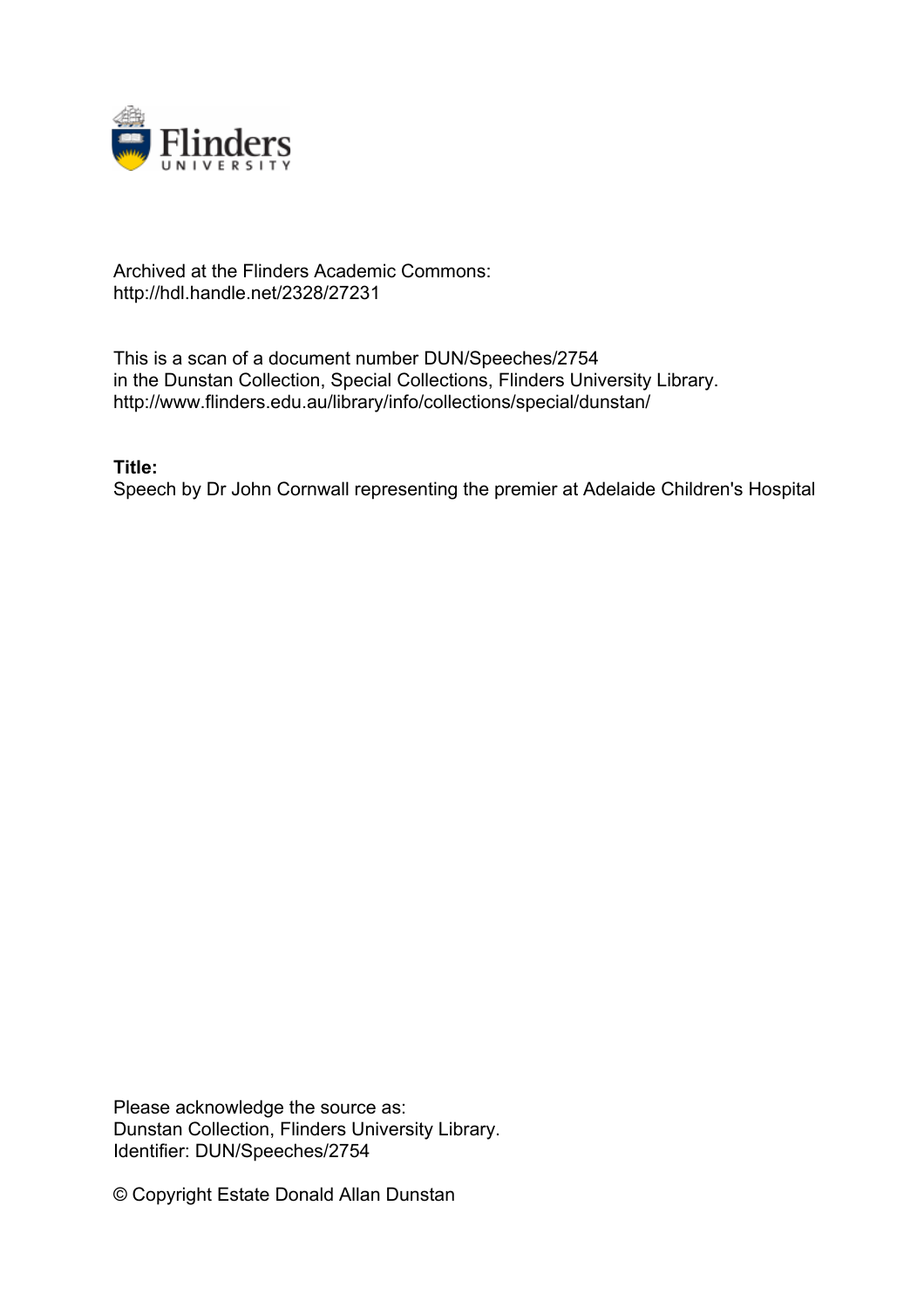SPEECH BY DR. JOHN CORNWALL M.L.C. (REPRESENTING THE PREMIER) AT THE ADELAIDE CHILDRENS' HOSPITAL. 1999 10.75.

SIR CLARENCE RIEGER, MEMBERS OF THE BOARD, MR. GIBBS, DR. McCOY, PARLIAMENTARY COLLEAGUES, LADIES AND GENTLEMEN/':

FIRSTLY, MAY I APOLOGISE ON BEHALF OF THE PREMIER AND TREASURER,' MR. DUNSTAN, WHO IS ATTENDING OFFICIAL ENGAGEMENTS IN MOUNT GAMBIER AND MILLICENT TODAY. HE DID ASK ME, HOWEVER, TO CONVEY HIS APPRECIATION OF THE HOSPITAL'S WORK AND TO ASSURE YOU OF THE SOUTH AUSTRALIAN GOVERNMENT'S CONTINUED STRONG SUPPORT FOR' THE/ADELAIDE CHILDREN'S HOSPITAL.

WE ALL KNOW WHAT A MARVELLOUS JOB THE HOSPITAL DOES, ALTHOUGH WHEN ANYONE CONSIDERS HOSPITALS THEY TEND TO AUTOMATICALLY THINK OF THE DEDICATED MEDICAL AND NURSING STAFF WITHOUT REALISING THE TREMENDOUS

AMOUNT OF ADMINISTRATIVE WORK NECESSARY FOR SUCH A LARGE.ORGANISATION TO FUNCTION. AND WITHOUT IN ANY WAY LESSENING THE VITAL ROLE - AND DEDICATION - OF THE MEDICAL AND NURSING STAFF UNDER THE CHARGE OF DR. McCOY AND MISS JAMES, IT GIVES ME REAL PLEASURE TO MOVE THIS VOTE OF THANKS TO THE BOARD OF MANAGEMENT.

THE ADELAIDE CHILDREN'S HOSPITAL IS NOT ONLY A CENTRE OF LIFESAVING SKILLS - IT IS A VERY LARGE UNDERTAKING WHICH REQUIRES A GREAT DEAL OF TIME AND DEVOTION ON THE PART OF THE BOARD MEMBERS. IN MONEY TERMS ALONE, IT IS A VERY COMPLEX ORGANISATION. AS SIR CLARENCE POINTS OUT IN THE BOARD'S ANNUAL REPORT, THE HOSPITAL' HAD A TOTAL INCOME LAST FINANCIAL YEAR OF \$13.31 MILLIONS, AND TOTAL OUTLAYS OF \$13.28 MILLIONS. APART FROM ANYTHING ELSE, THE SMALL SURPLUS REFLECTS SOME UNUSUALLY FINE BUDGETING, FOR WHICH I THINK WE. ALL

Dunstan Collection, Special Collections, Flinders University Library.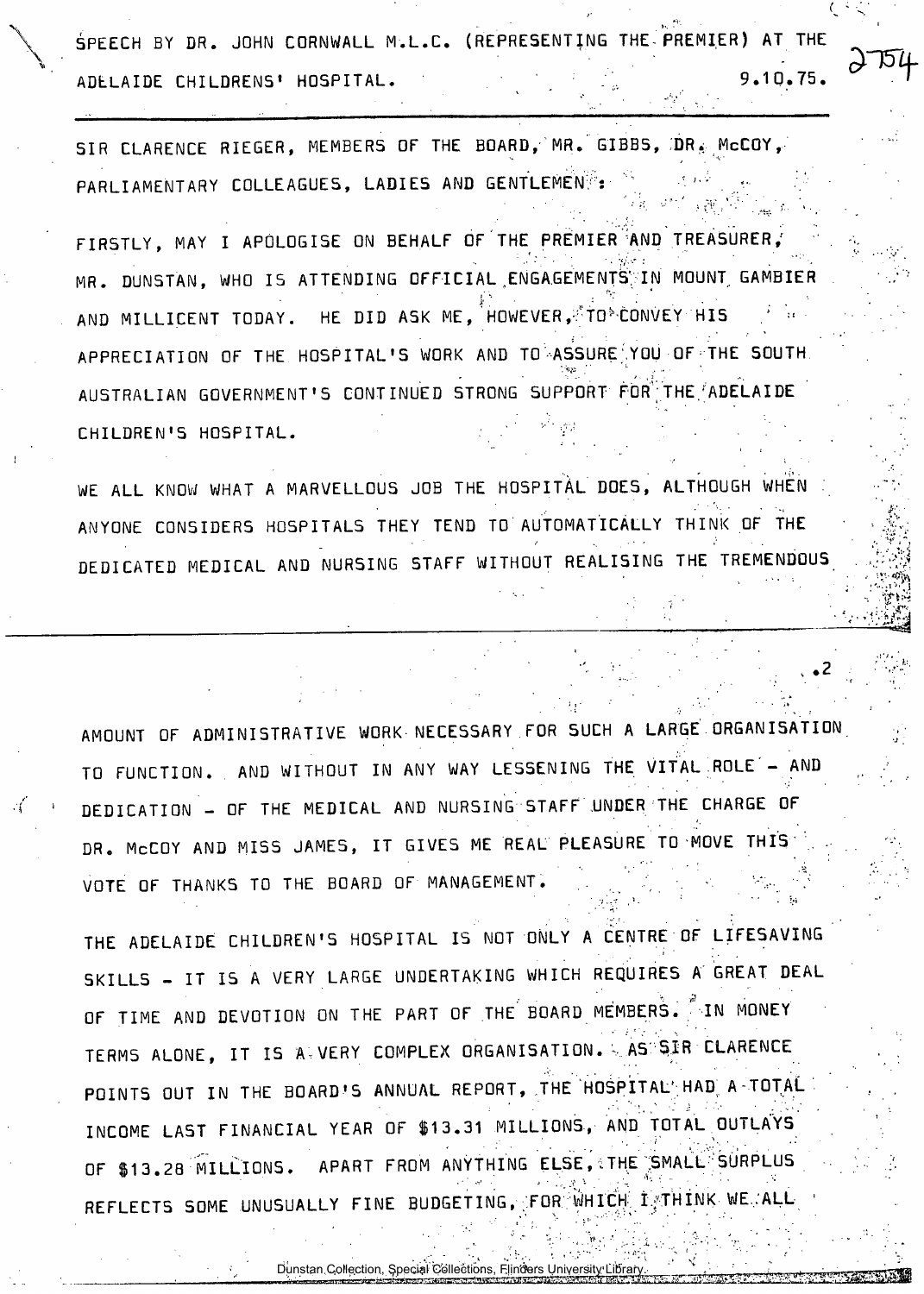FEEL THE BOARD SHOULD BE CONGRATULATED.

IN 1970-71, THE HOSPITAL RECEIVED AND SPENT \$5.5 MILLIONS, AND WITHIN FOUR YEARS THAT HAS ALMOST TREBLED TO THE \$13 MILLIONS OF LAST YEAR. AS WELL, YOU HAVE ALREADY STARTED AN EXPANSION' PROGRAMME WHICH ON 1974 BUILDING PRICES WILL COST \$18.5 MILLIONS, AND BY THE TIME THE THIRD STAGE IS COMPLETED - HOPEFULLY IN SIX. YEARS TIME - THAT COST WILL BE VASTLY DIFFERENT.

THE STATE GOVERNMENT REALISES THE IMPORTANCE OF THE ADELAIDE CHILDREN'S HOSPITAL, AND LAST YEAR CONTRIBUTED \$9.15 MILLIONS (ABOUT 70%) OF THE HOSPITAL'S REVENUE. THIS INCLUDED A SUPPLEMENTARY GRANT OF \$1.73 MILLIONS LATER IN THE YEAR TO COVER THE UNEXPECTEDLY LARGE NUMBER OF WAGE AND SALARY INCREASES, A FACTOR WHICH HAS AN EVEN GREATER IMPACT ON AN ORGANISATION SUCH AS A HOSPITAL WHICH, OF ITS NATURE, IS FAIRLY LABOUR INTENSIVE.

AS WELL, THE GOVERNMENT HAS PROVIDED ALMOST \$600,000 FOR THE CONSULTANTS' FEES FOR THE BUILDING DEVELOPMENT, AND NO DOUBT AS THE PROJECT GATHERS PACE, WILL CONTRIBUTE MUCH LARGER SUMS MORE FREQUENTLY.

BUT NO MATTER HOW MUCH THE GOVERNMENT DOES, IT IS A VERY' DEMANDING AND COMPLEX TASK WHICH CONTINUALLY FACES THE BOARD OF 'MANAGEMENT . THEY PERFORM THEIR ONEROUS TASK WILLINGLY AND VOLUNTARILY, CONCERNED ONLY WITH THE WELFARE OF THE HOSPITAL , ITS STAFF AND, MOST IMPORTANTLY, THE CHILDREN WHO ARE BROUGHT HERE FOR TREATMENT.

I HAVE VERY MUCH PLEASURE IN MOVING A VOTE OF "THANKS TO THE BOARD OF MANAGEMENT.

Dunstan Collection, Special Collections, Flinders University

THANK YOU.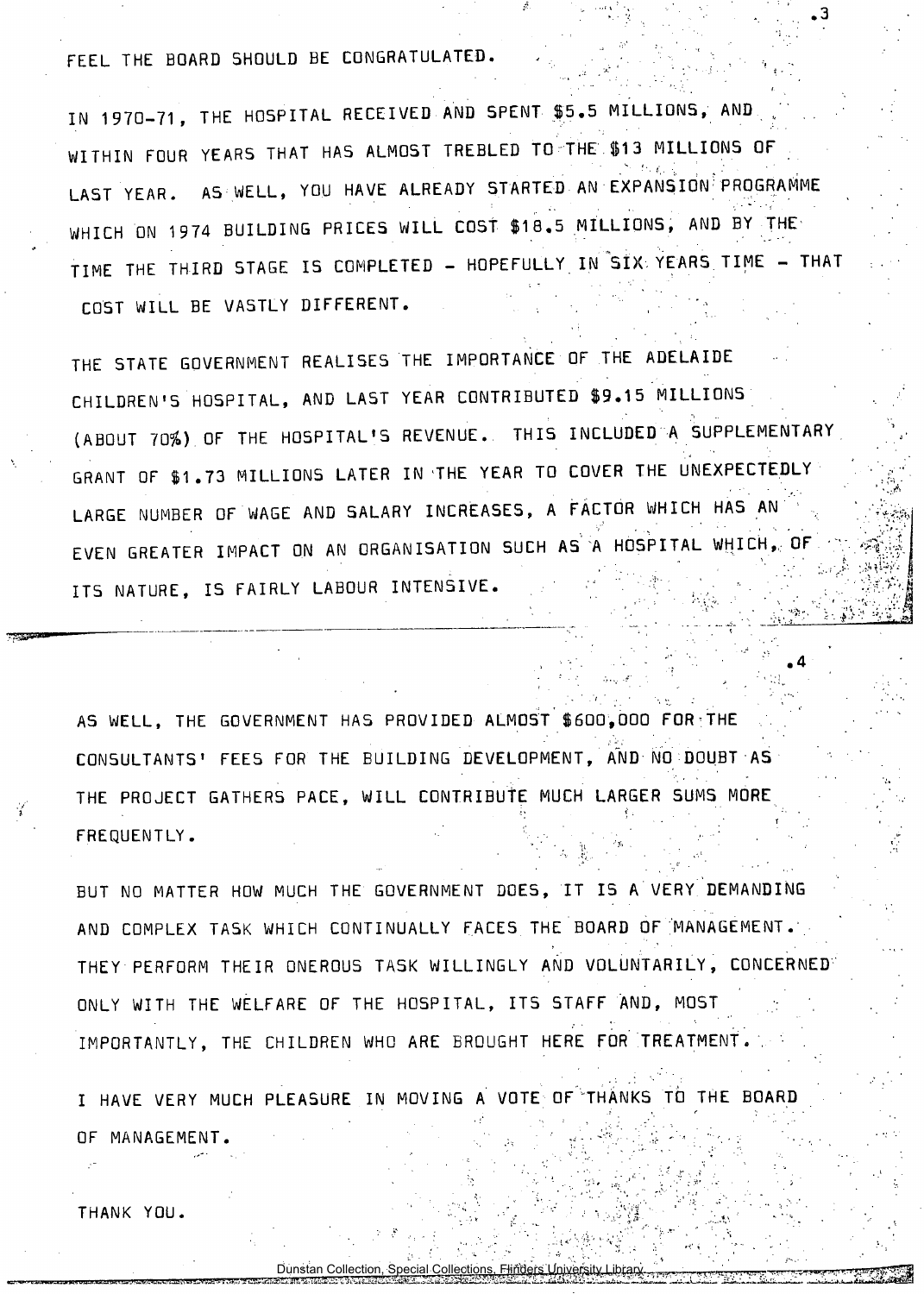SPEECH BY DR. JOHN CORNWALL M.L.C. (REPRESENTING THE PREMIER) AT THE ADELAIDE CHILDRENS' HOSPITAL.  $0.75$ 

SIR CLARENCE RIEGER, MEMBERS OF THE BOARD, MR. GIBBS, DR. McCOY, W. PARLIAMENTARY COLLEAGUES, LADIES AND GENTLEMEN ??

FIRSTLY, MAY I APOLOGISE ON BEHALF OF THE PREMIER AND TREASURER. MR. DUNSTAN, WHO IS ATTENDING OFFICIAL ENGAGEMENTS IN MOUNT GAMBIER AND MILLICENT TODAY. "HE DID ASK ME, HOWEVER, STOP CONVEY" HIS APPRECIATION OF THE HOSPITAL'S WORK AND TO ASSURE YOU OF THE SOUTH. AUSTRALIAN GOVERNMENT'S CONTINUED STRONG SUPPORT FOR THE ADELAIDE CHILDREN'S HOSPITAL.

OW WHAT A MARVELLOUS JOB THE HOSPITAL DOES, ALTHOUGH WHEN WE ALL KN ANYONE CONSIDERS HOSPITALS THEY TEND TO AUTOMATICALLY THINK OF THE DEDICATED MEDICAL AND NURSING STAFF WITHOUT REALISING THE TREE

AMOUNT OF ADMINISTRATIVE WORK NECESSARY FOR SUCH A LARGE ORGANISATION. TO FUNCTION. AND WITHOUT IN ANY WAY LESSENING THE VITAL ROLE DEDICATION - OF THE MEDICAL AND NURSING STAFF UNDER THE CHARGE OF DR. McCOY AND MISS JAMES, IT GIVES ME REAL PLEASURE TO MOVE THISS VOTE OF THANKS TO THE BOARD OF MANAGEMENT.

THE ADELAIDE CHILDREN'S HOSPITAL IS NOT ONLY A CENTRE OF LIFESAVING SKILLS - IT IS A VERY LARGE UNDERTAKING WHICH REQUIRES A GREAT DEAL OF TIME AND DEVOTION ON THE PART OF THE BOARD MEMBERS. IN MONEY TERMS ALONE, IT IS A VERY COMPLEX ORGANISATION. AS SER CLARENCE POINTS OUT IN THE BOARD'S ANNUAL REPORT, THE HOSPITAL HAD A TOTAL INCOME LAST FINANCIAL YEAR OF \$13.31 MILLIONS, AND TOTAL OUTLAYS OF \$13.28 MILLIONS. APART FROM ANYTHING FLSE, THE SMALL SURPLUS REFLECTS SOME UNUSUALLY FINE BUDGETTNG, FOR WHICH WATHINK WE ALL

: Dunstan Collection, Special Collections, Flinding University Libria